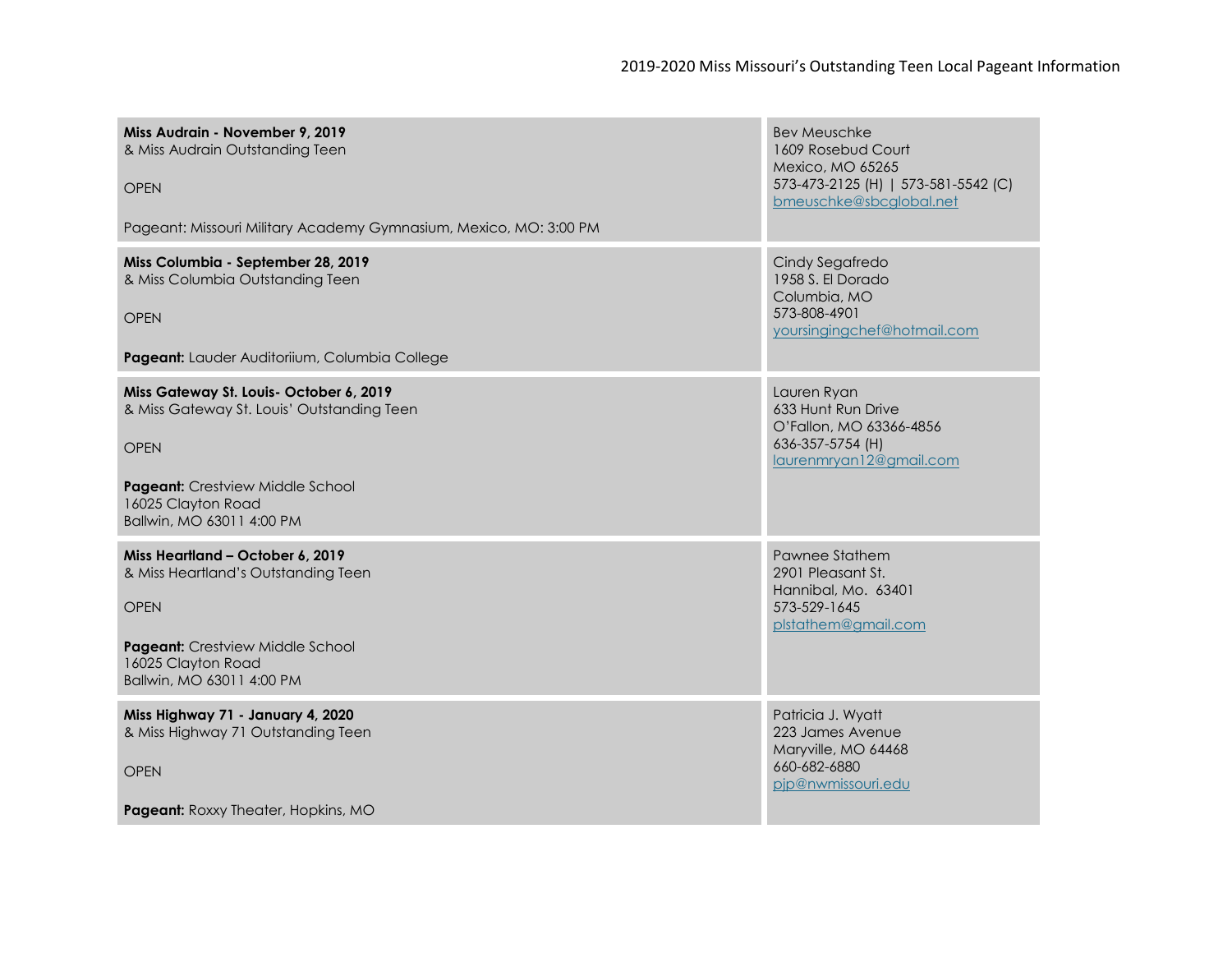| Miss Kirksville- February 29, 2020<br>& Miss Kirksville Outstanding Teen<br><b>OPEN</b>                                                                                                           | <b>Melody Chambers</b><br>2103 Somerset<br>Kirksville, MO 63501<br>60-349-7644<br>melodychambers3@gmail.com |
|---------------------------------------------------------------------------------------------------------------------------------------------------------------------------------------------------|-------------------------------------------------------------------------------------------------------------|
| Pageant: TBA                                                                                                                                                                                      |                                                                                                             |
| Miss Maryville, Miss Northwest, Miss Northwest Counties - October 19, 2019<br>& Miss Maryville, Miss Northwest, Miss Northwest Counties Outstanding Teen<br>OPEN: Miss Maryville & Miss Northwest | Kendell Misemer<br>2790 State Highway B<br>Stanberry, MO 64489<br>660-562-7790                              |
|                                                                                                                                                                                                   | kgmise@grm.net                                                                                              |
| CLOSED: Miss Northwest Counties - Contestants must be from the 19 northwest counties; or a<br>student at Missouri Western or Northwest MO University.                                             |                                                                                                             |
| Pageant: Maryville High School Performing Arts Center<br>1503 South Munn Avenue<br>Maryville, Missouri 64468                                                                                      |                                                                                                             |
| Miss Metro St. Louis & Miss River City - August 17, 2019<br>& Miss Metro St. Louis and Miss River City Outstanding Teens                                                                          | Mary Ann Owens<br>Miss Metro St. Louis / River City<br>4266 Flad                                            |
| Miss Fleur de Lis - August 18, 2019<br>& Miss Fleur deLis Outstanding Teen                                                                                                                        | St. Louis, MO 63110<br>314-960-8490<br>mowens@girlscoutsem.org                                              |
| OPEN: Metro St. Louis and Miss Fleur de Lis                                                                                                                                                       |                                                                                                             |
| CLOSED: River City for eligible contestants who have never competed at Miss Missouri                                                                                                              |                                                                                                             |
| Pageant: Florissant Civic Center Theater                                                                                                                                                          |                                                                                                             |
| www.missmetrostlouis.org                                                                                                                                                                          |                                                                                                             |
| Miss Mid Missouri, Miss Tri-Counties- February 29, 2020<br>& Miss Mid Missouri and Miss Tri-Counties Outstanding Teens<br><b>OPEN</b>                                                             | <b>Ruby Riley</b><br>20215 Henry Lane<br>Dixon, MO 65459<br>573-528-9651                                    |
|                                                                                                                                                                                                   | matt12@cablemo.net                                                                                          |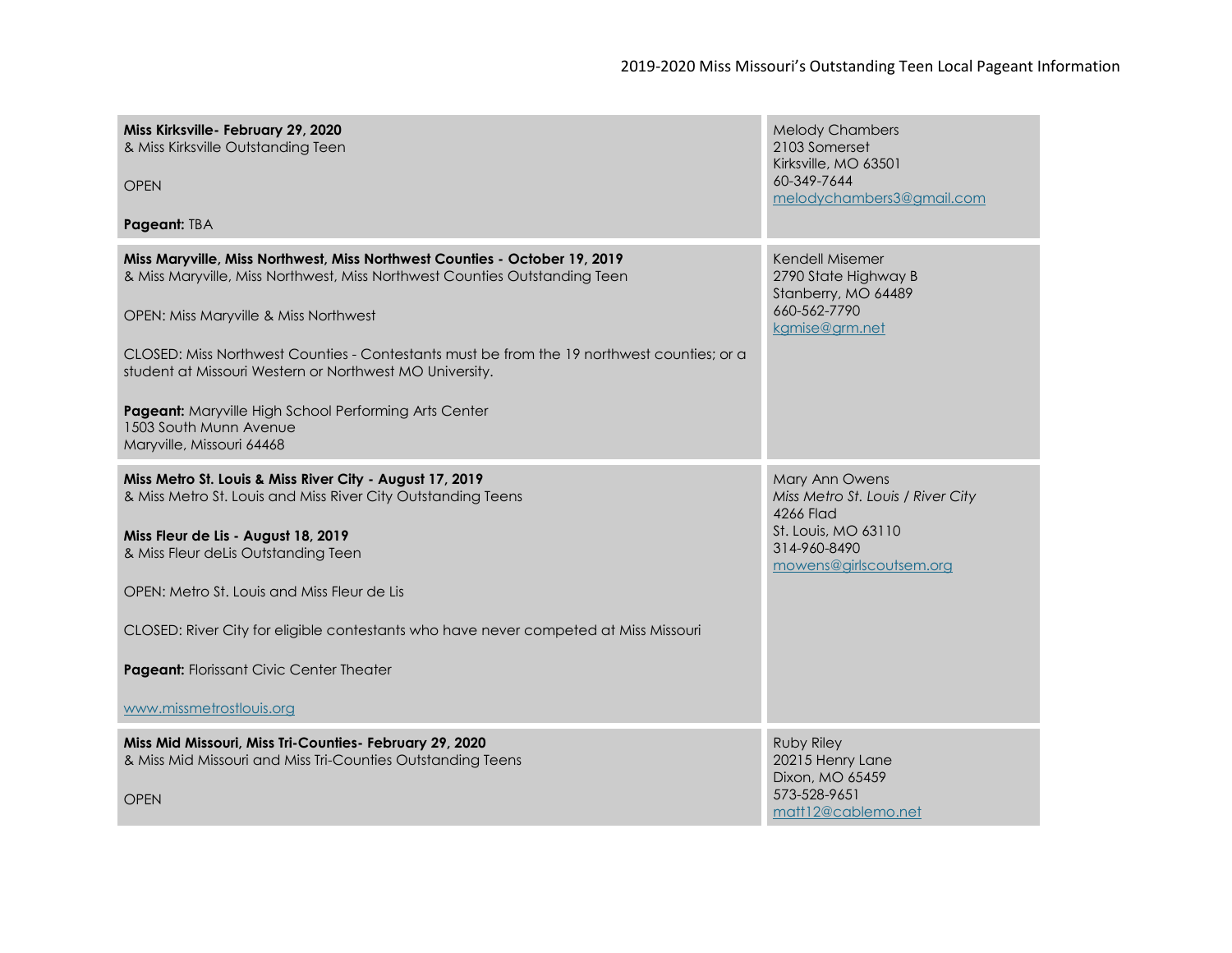| Miss Nodaway County - January 4, 2020<br>& Miss Nodaway County Outstanding Teen<br><b>OPEN</b><br>Pageant: Roxy Theater, Hopkins, MO                                                             | Cammi Zimmerman<br>31495 Icon Rd.<br>Maryville, MO 64468<br>660-254-0680<br>cammiz@live.com                                                       |
|--------------------------------------------------------------------------------------------------------------------------------------------------------------------------------------------------|---------------------------------------------------------------------------------------------------------------------------------------------------|
|                                                                                                                                                                                                  |                                                                                                                                                   |
| Miss Pulaski County, Miss Southern Central - February 29, 2020<br>& Miss Pulaski County and Miss Southern Central Outstanding Teen<br><b>CLOSED</b>                                              | <b>Sherriel Balenton</b><br>P.O. Box 504<br>Waynesville, Missouri 65583<br>573-528-0394<br>sheebee26@hotmail.com                                  |
| Miss Saint Louis, Miss West St. Louis County - December 21, 2019<br>& Miss Saint Louis' and Miss West St. Louis County's Outstanding Teen                                                        | <b>Gary Bogener</b><br>5206 Sunshine Dr.<br>St. Louis, MO 63109                                                                                   |
| OPEN - Miss West St. Louis County                                                                                                                                                                | 314-651-2337<br>gbogener@sbcglobal.net                                                                                                            |
| CLOSED - Miss Saint Louis- Metropolitan St. Louis area: St. Louis City, and counties of St. Louis,<br>St. Charles, Lincoln, Warren, Franklin & Jefferson                                         |                                                                                                                                                   |
| Pageant: Marquette Senior High School, 2351 Clarkson Rd, Chesterfield, MO 63017                                                                                                                  |                                                                                                                                                   |
| Miss Spirit of St. Louis, Miss St. Charles County- January 19, 2020<br>& Miss Spirit of St. Louis, Miss Route 66 Outstanding Teen<br><b>OPEN</b><br>Pageant: Foundry Art Center, St. Charles, MO | Nelson and Tammy Robinson<br>606 Turning Leaf Ct.<br>O'Fallon, MO 63366<br>314-285-8225<br>wambamtam67@gmail.com<br>Ciarria Thomas- Teen Director |
|                                                                                                                                                                                                  |                                                                                                                                                   |
| Miss Zona Rosa-September 1, 2019<br>& Miss Zona Rosa Outstanding Teen<br><b>OPEN</b>                                                                                                             | Corky Reinke<br>20110 County Line Road<br>Edgerton, MO 64444<br>cartaximom@aol.com                                                                |
| Pageant: The Rock of KC, 12750 N Winan Ave., Kansas City, Mo. 64163 6:00 PM                                                                                                                      |                                                                                                                                                   |